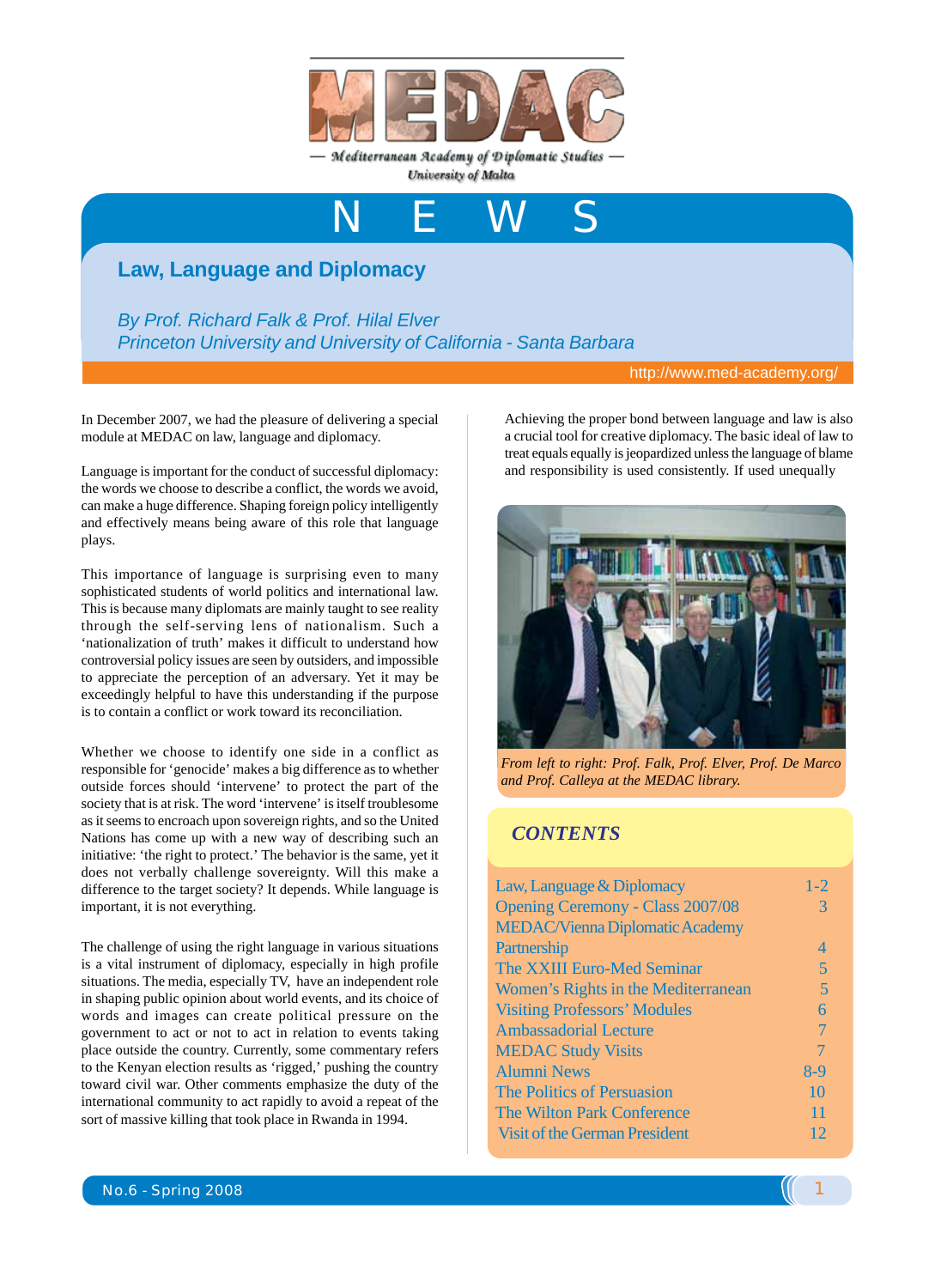double standards will undermine respect for international law and the United Nations as sources of authority that deserve respect by national governments and by ordinary people. The growing relevance of language and law is one dimension of the overall globalization of political life.



*MEDAC students together with Prof. Falk and Prof. Elver.*

Mahmoud Mamdani, a political anthropologist teaching at Columbia University has called useful attention to this disturbing reality in a provocative essay entitled 'The Politics of Naming.' He argues that the pattern of violence that has occurred in Iraq during the period of foreign occupation since 2003 resembles in important respects the statistics of death in Darfur, yet only the latter set of facts is widely described as 'genocide.' Additionally, Mamdani makes it clear that the underlying conflict in Darfur is about resources of land and water that are too scarce to satisfy the claims of distinct ethnic groups that had traditionally lived in the region. Mamdani argues that the label genocide destroys prospects for conflict resolution as one side is treated as the wrongdoer and the other as innocent victim. In these circumstances compromise seems inappropriate, and the word genocide fans the flames of self-righteousness on one side.

Even after acknowledging the force of Mamdani's argument, depending on how the events in Darfur are understood, it may still be helpful to describe the continuing violence as genocide. It may be the only way to catch the eye of the media and arouse world public opinion, to exert pressure to stop the violence and save women and children being massacred in the villages of Darfur. Only if it is termed as genocide will the UN and major governments in the region and globally finally make the kind of commitment needed to change the situation.



 *Prof. Elver and Prof. Falk lecturing at MEDAC.*

In the end the decision what words to use cannot be avoided, nor can the legal consequences of such a decision.There are parallel judgments that need to be made by diplomats and leaders in relation to 'aggression,' but also to `terrorism' particularly as in the `war on terror.'

Each factual situation presents a complex interplay of law, language, and politics that calls for the exercise of delicate judgment. Even with a proper realization of this interplay, there are serious dilemmas that make any policy decision controversial. This reality is explained by the fragmented nature of global society and its weak institutional arrangements. At least, this awareness might lead to better discussion, and maybe better decisions, at the United Nations and by the governments of sovereign states. In essence, these connections between politics, law, and language are permanent features of the global setting. We can only hope that a more enlightened understanding of these complexities can over time produce more moderate and constructive approaches to the many problems that challenge diplomats and leaders to work for peace and justice for their country, region, and world.

## **MEDAC announces the launch of Med Agenda**



"Med Agenda", MEDAC Series in Mediterranean IR and Diplomacy, is aimed at publishing and preserving distinguished studies, speeches and articles dealing with international relations, diplomacy and security in the Mediterranean region. The authors are invited speakers, academics and diplomats, at MEDAC conferences and lectures, as well as MEDAC experts. Further informaiton on the Med Agena can be found at http://www.medacademy.org/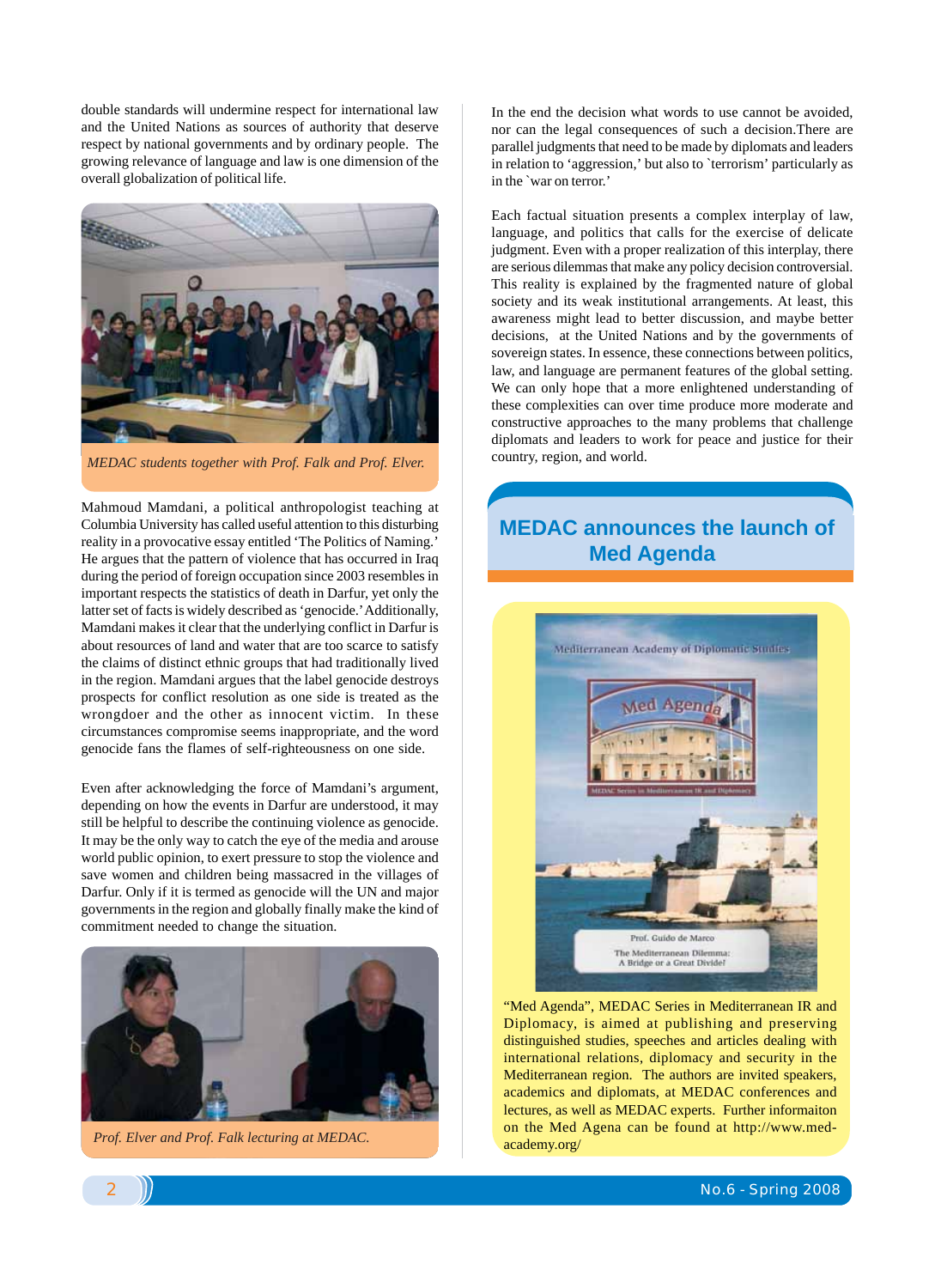

#### **Opening Ceremony of the 2007-08 Academic Year**

*By Prof. Stephen C. Calleya Director of the Mediterranean Academy of Diplomatic Studies and Lecturer in International Relations*

The Mediterranean Academy of Diplomatic Studies (MEDAC) held its 2007-2008 official opening ceremony on Monday, October 8<sup>th</sup> 2007. The Director of MEDAC, Professor Stephen Calleya, commenced proceedings with an opening address that focused on the evolution of MEDAC over the past seventeen years and the current academic programme being offered by the Academy.

Professor Guido de Marco, President Emeritus of Malta and Chairman of (MEDAC), University of Malta, delivered the keynote address of the ceremony to the distinguished guests and students present that included the diplomatic corps in Malta. During his address, Professor de Marco highlighted the very important role that diplomats play in contemporary international relations and called for diplomats to seek to influence relations in the Mediterranean in a positive manner. Professor de Marco also encouraged MEDAC's students to participate actively in all of the Academy's activities including the Alumni Association.

Professor de Marco, has recently been awarded a Jean Monnet Chair in the EU and Dialogue between People and Cultures at MEDAC. The new Jean Monnet Chair will continue to build on the Mediterranean Academy of Diplomatic Studies' track record of articulating the role of the European Union when it comes to promoting a dialogue between the peoples and cultures of the Mediterranean. It will also focus on stimulating teaching, research and reflection on EU visibility in the world and the EU modality of regional integration as an example of peaceful integration and the rule of international law.

The Mediterranean Academy of Diplomatic Studies is an institution of higher learning offering advanced degrees in diplomacy with a focus on Mediterranean issues. The academic



*MEDAC Class 2007/08 at the Opening Ceremony.*



*Prof. Guido de Marco, Chairman of MEDAC, greeting the students during the opening ceremony.*

 programme consists of courses in International Law, International Economics, International Relations, Diplomatic History, and the practice of Diplomacy.

MEDAC's international vocation is also evident from the large number of international conferences, workshops and study visits it has held on a regular basis in collaboration with numerous institutions and governments including, the Arab League, Wilton Park, EuroMeSCo, the Nordic Council, the Geneva Centre for Security Policy and the governments of Tunisia and Egypt.

Since opening its doors to postgraduate students more than 450 students from over 40 different countries have graduated from MEDAC. Several of the Academy's alumni are now following a career in diplomacy and are serving in their respective embassies all over the world.

MEDAC's class of 2007-2008 is one of its largest intakes of postgraduate students from all over the Mediterranean area and beyond. This year's intake following MEDAC's postgraduate programmes include candidates from Tunisia, Egypt, the Palestinian Authority, Iraq, China, Georgia, Macedonia, Turkey, Italy, Morocco, Germany, Libya, Tanzania, the United Kingdom and Malta.

Further information about MEDAC can be found on its web site http://www.med-academy.org/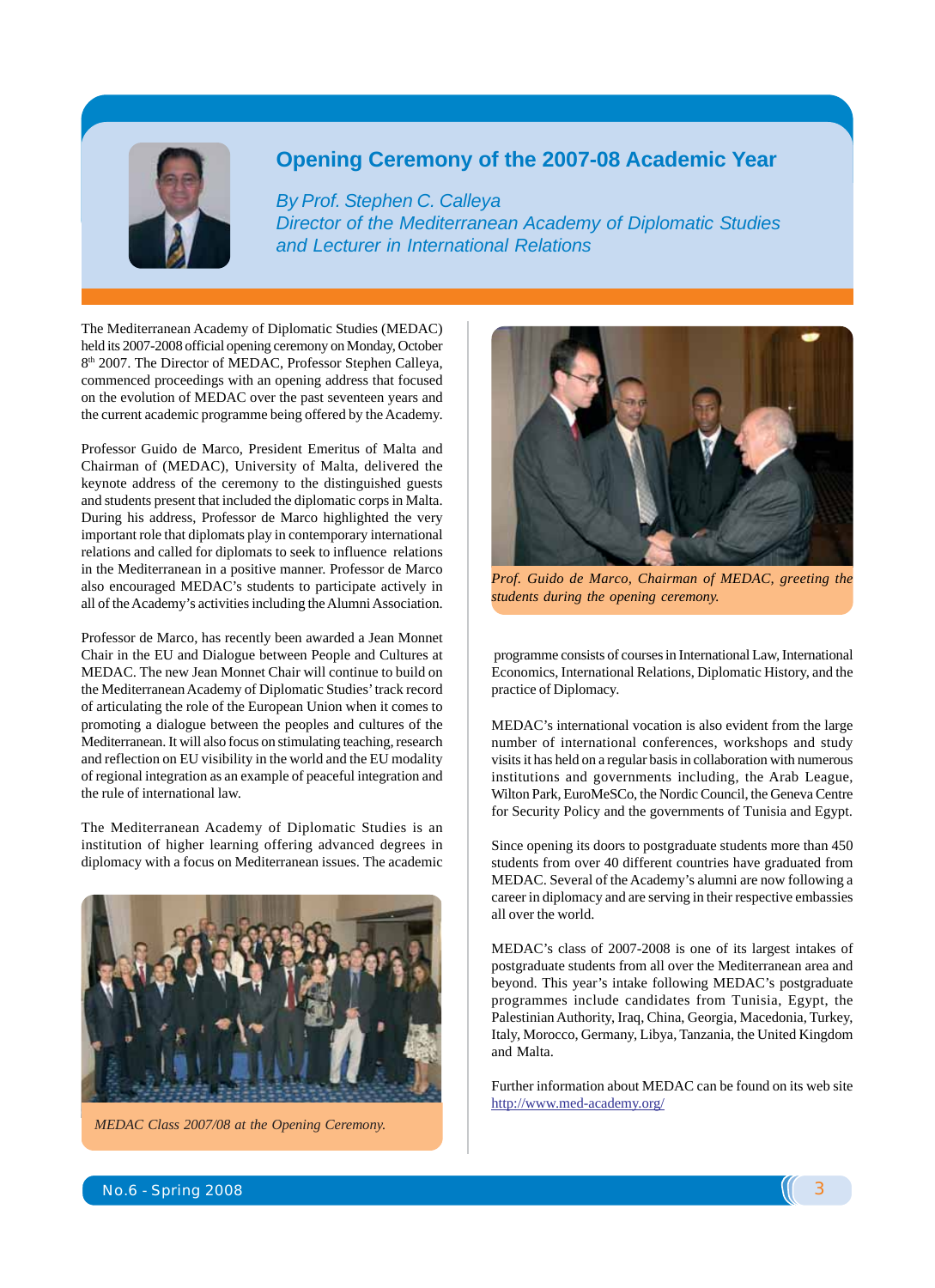#### **Memorandum of Understanding between MEDAC and the Vienna Diplomatic Academy**

The Directors of the Vienna Diplomatic Academy and MEDAC signed a Memorandum of Understanding, which lays the basis for an ever-increasing cooperation between the two institutions. Ambassador Jiri Grusa and Professor Stephen Calleya signed this Memorandum on Wednesday 16th January in Vienna. Ambassador Grusa and Prof. Calleya expressed their satisfaction at this step since both the Vienna Academy and MEDAC share the same mission statement of training young diplomats.



*Prof. Stephen Calleya delivering a Public Lecture at the Diplomatic Academy of Vienna, and Prof. Wolfgang Schallenberg, moderator of the event.*

The two Academies also have a strong complementary streak in that while the Vienna Academy has a long standing tradition of cooperation with central and eastern Europe, MEDAC has traditionally focused on training diplomats from the southern Mediterranean particularly the Maghreb and Mashrek. As a first step to concretize this Memorandum the two institutions



 *Prof. Stephen Calleya and Ambassador Jiri Grusa signing the Memorandum of Understanding.*

are planning to submit joint project proposals, which they hope, will bear fruit in the near future. On the occasion of the signing ceremony Prof. Calleya was invited to deliver a lecture at the Vienna Academy's Bruno Kreisky Hall on "Prospects for a Mediterranean Union". A number of diplomats, academics and students attended the lecture. Malta's Ambassador to Austria H.E. Christopher Grima attended the event and offered a 'vin d'honeur' following the lecture.



*Prof. Paul Luif, Austrian Institute for International Affairs, during the Lecture.*



Initiated by the Mediterranean Academy of Diplomatic Studies in 2000, the annual Malta Human Rights Summer School attracts participants from a broad range of sectors and countries in North Africa, Eastern Europe, Europe and further afield. Diplomats, nongovernmental organisation personnel, students, youth workers and teachers come together to explore, discuss and debate current issues and topics within rights in general and human rights education in particular. This year's school will be held between 2 -10 July, 2008. The focus will be on Human Rights and Human Security.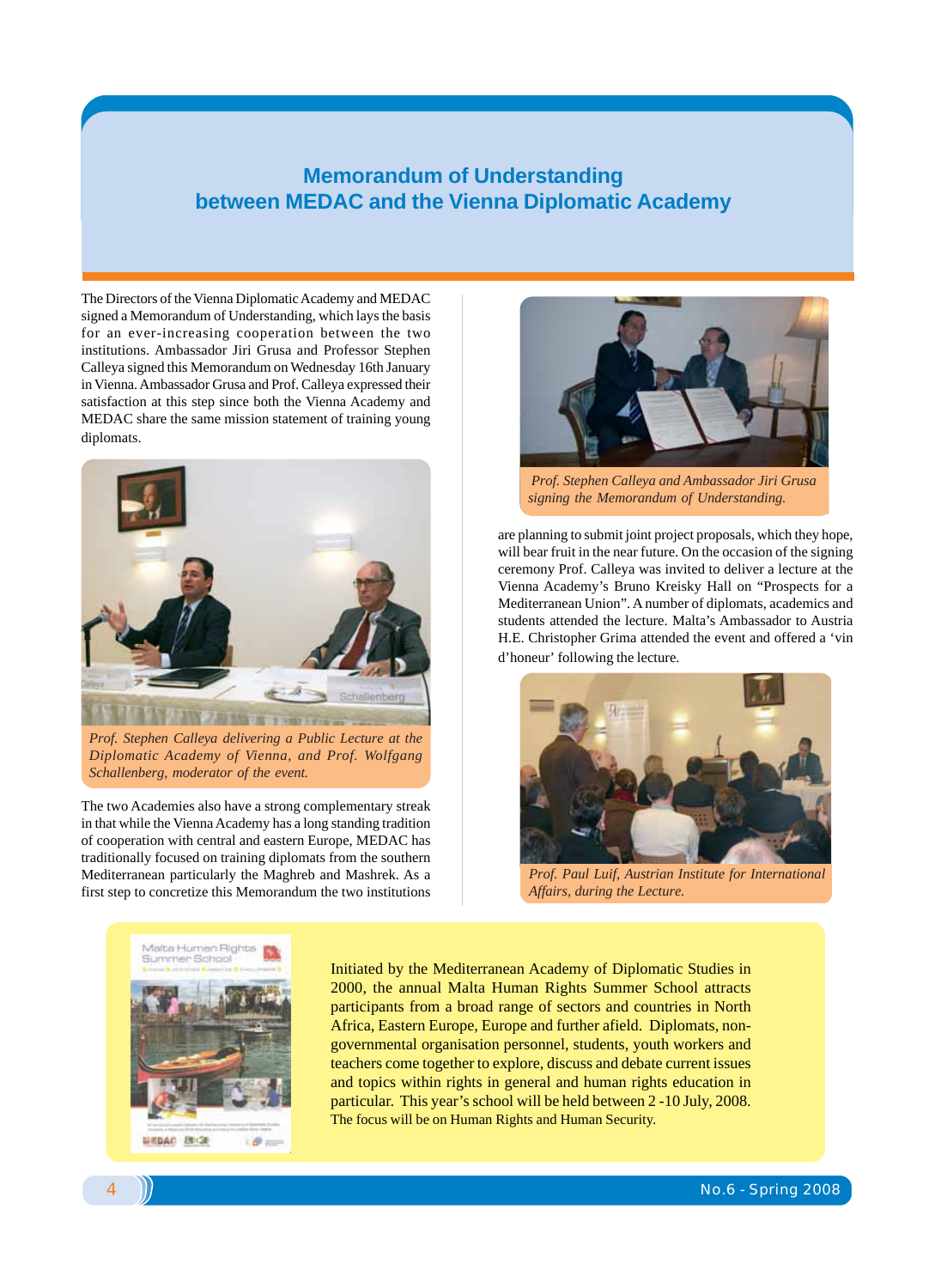#### **The XXIII Euro-Mediterranean Information and Training Seminar**

The twenty-third Euro-Mediterranean Information and Training Seminar took place in Malta between October  $26<sup>th</sup> - 29<sup>th</sup> 2007$ . The four days of proceedings focused on recent developments in the Euro-Mediterranean Partnership, particularly the progress registered in implementation of the Euro-Mediterranean Five Year work programme and developments that have taken place during the Portuguese Presidency of the European Union during the second half of 2007.

This Euro-Mediterranean Seminar brought together diplomats from the majority of the twenty-seven European Union member states and the ten Mediterranean Partner countries that are currently members of this multilateral initiative. The seminar is organized by the Mediterranean Academy of Diplomatic Studies of the University of Malta under the auspices of the European Commission who assist in coordinating this Euro-Mediterranean confidence building initiative.

Throughout the four-day seminar academic specialists and other professionals from Europe and the Mediterranean presented a series of lectures on developments within each of the three



*From left to right: Hon. Dr. Michael Frendo, Prof. Stephen C. Calleya, Amb. Nassif Hitti and Amb. Antonio Augusto Russo Dias.*

chapters of the Euro-Mediterranean Partnership, namely the political and security, economic and financial, and the social, cultural and human affairs chapters.

Particular attention was dedicated to the following topics: The Euro-Med Partnership and the Portuguese EU Presidency, Perspectives of the Euro-Med Partnership and the Neighbourhood Policy, the Euro-Med partnership and the Media



*Euro-Med Seminar group photo with the Hon. Dr. Michael Frendo, Minister for Foreign Affairs, Malta.*

and Energy Security in the Euro-Med region. Climate Change in the Euro-Med area and the EU's Global Approach to Migration in the Mediterranean were also be discussed.

The twenty-third Euro-Mediterranean Information and Training meeting, or Malta Seminar as the meetings have become more commonly known, were opened on Friday, October 26<sup>th</sup> 2007 by the Hon. Dr. Michael Frendo, Minister of Foreign Affairs of Malta who delivered the keynote opening address. Further information on the Euro-Mediterranean Seminars can be found at www.euromed-seminars.org.mt

### **Women's Rights in the Mediterranean: Achievements and Challenges**

*By Dr. Omar Grech Lecturer in International Law*

The Human Dimension Programme at MEDAC is organising a seminar on the theme of Women's Rights in the Mediterranean on the 15<sup>th</sup> February 2008. This seminar is part of the M.A. and M.Dip International Law syllabus at the Academy and aims at examining various facets of women's rights in our region. The speakers at the seminar are experts in the field coming from Jordan, Morocco, Tunisia, Ireland, Denmark and Malta Among the themes that will be addressed in the seminar are: Political

Participation of Women in the Mediterranean, Mainstreaming Gender Issues in the Euro-Med Process and Personal Status and Family Codes. Issues of gender and the role of woman in society are crucial aspects of development on both the northern and southern shores of the Mediterranean. This seminar is one in a series of activities devoted to an analysis of women's rights in the Mediterranean, which the Human Dimension has organised in the past years.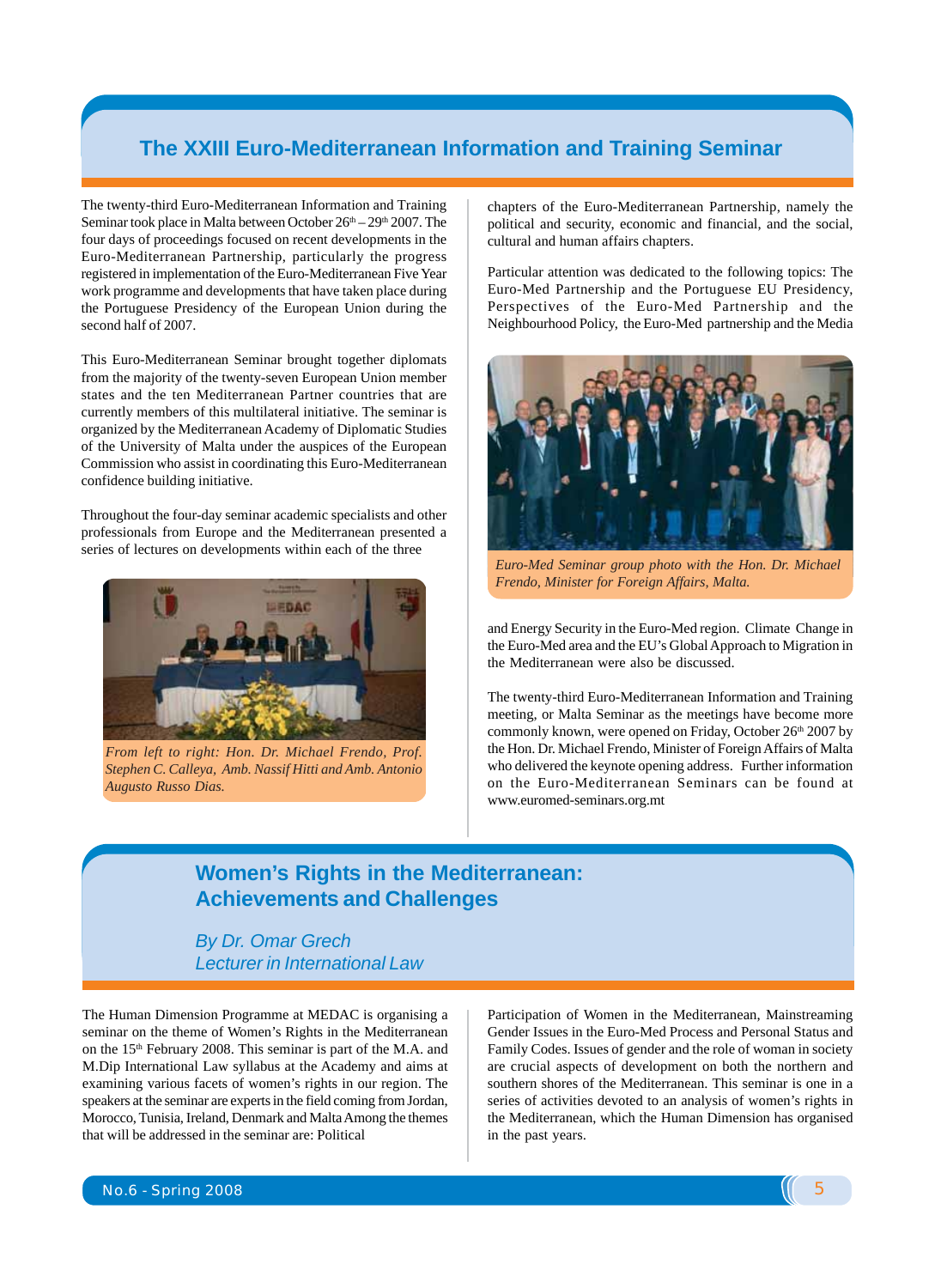#### **Module on Euro-Med Relations**

#### *By Prof. Bichara Khader*

*Director of the Arab Study and Research Center, the Catholic University of Louvain, Belgium*

Prof. Bichara Khader, Director of the Arab Study and Research Center of the Catholic University of Louvain, Belgium, delivered a series of lectures on Euro-Mediterranean relations at MEDAC. In addition, he participated in the twice yearly Euromed Information and Training Seminar organized by MEDAC in cooperation with the European Commission.



*Prof. Bichara Khader lecturing at MEDAC.*

Prof. Khader's module began with an historical overview of Euro-Arab and Euro-Mediterranean relations, starting with the EU's Global Mediterranean Policy, which was initiated in the 1970s. A particular focus was on the genesis and underlying rationale of the Euro-Mediterranean Partnership launched in Barcelona in 1995.

The second part of the module provided an in-depth assessment of the Euro-Mediterranean Partnership since its inception. Prof. Khader discussed the main achievements and shortcomings of the Partnership in the political, economic and social realms.

The final part of the module dealt with the EU's Neighbourhood Policy and its relationship to the Barcelona Process. The recent French proposal for a "Mediterranean Union" was also discussed during Prof. Khader's lectures.

The lectures generated a very lively debate with the students and provided them with fresh ideas about their current or future research on Euro-Mediterranean relations. The students also suggested that, in the coming years, Prof. Khader be given more time to present his extensive research in this area to future MEDAC students.



#### **Module on Negotiation Exercises**

*By Prof. Simon Duke, European Institute of Public Administration, Maastricht*

As in previous years, Prof. Simon Duke from the European Institute of Public Administration in the Netherlands conducted a simulation exercise on conflict resolution. During the exercise, each participant was assigned a role, either as one of the EU institutions or as one of the Member States, for a simulated meeting in the formation of the EU Political and Security Committee. A crisis scenario was distributed beforehand and the other necessary documentation was then provided in situ.

The success of the module depended very much upon the experience and skill of key role players, not the least of which was the skill and professionalism of the participant playing the Presidency.

The exercise was then followed by a short debriefing where the lessons of the simulation were assessed by the group under the supervision of the instructor. The objective of experience the exercise was to afford the participants a students at MEDAC library during the simulation exercise.

chance to experience the dynamics and constraints of negotiating among 27 Member Countries as well as to heighten awareness of the external relations components to the European Neighborhood Policy.

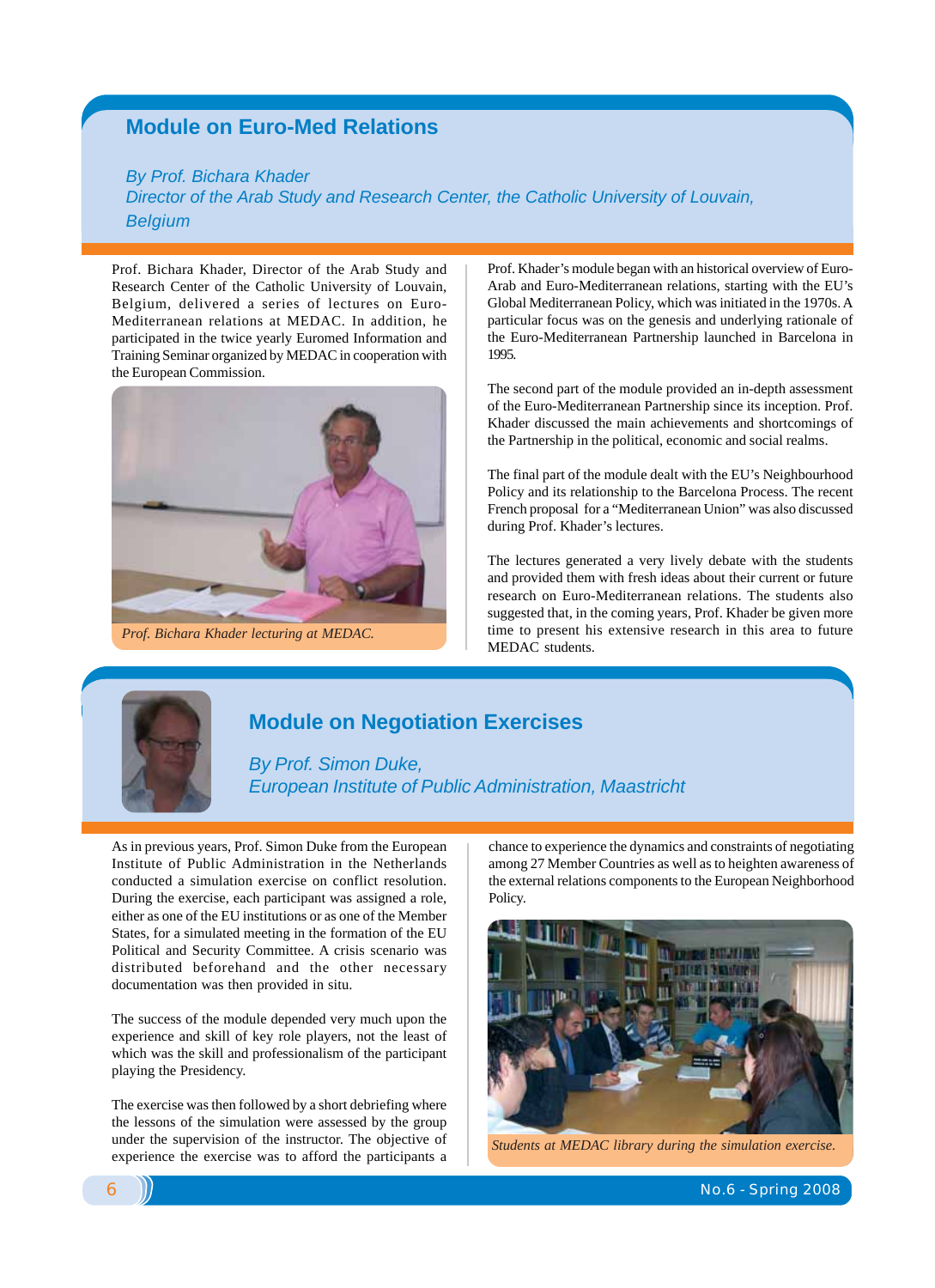#### **Ambassadorial Lecture on the History of Belgian Foreign Policy, delivered by H.E. Mr. Thomas Baekelandt, Ambassador of Belgium to Malta**

*By Dr. Derek Lutterbeck,Deputy Director, Academic Affairs, Holder of the Swiss Chair and Lecturer in International History*

On 28 November 2007, Ambassador Thomas Baekelandt, Ambassador of Belgium to Malta, delivered a lecture to MEDAC students on the history of Belgian foreign policy. In his lecture, Ambassador Baekelandt focused in particular on the historical reasons for Belgian neutrality. He provided an in-depth analysis of Belgium's role during the First and Second World Wars. This was followed by a discussion of Belgium's crucial contribution to the process of European integration and the creation of the European Communities. The second part of the lecture dealt with Belgian colonial policy, including Belgium's current relationship with its former colonies.

During the final part of his lecture, Ambassador Baekelandt turned to the issue Belgian federalism, the relationship between the two linguistic groups, and the impact of this sometimes difficult relationship on Belgian foreign policy. The Ambassador highlighted in particular the fact that, in Belgium, the notion of a "nation-state" is practically absent. Neither do the Belgian people see themselves as part of one nation, nor do they identify strongly with the Belgian state. This in turn has been one main reason why Belgium has always an ardent supporter of the process of



 *H.E. Thomas Baekelandt lecturing at MEDAC.*

 European integration. Ambassdor Baekelandt's lecture was followed by an intensive debate with the students during which numerous questions on past and current issues relating to Belgian foreign policy and diplomacy were asked.

#### **MEDAC Study Visits: the Maritime Museum and Mdina**

During the Winter Semester 2007/8, MEDAC students took part in two study and cultural visits in Malta. The first visit was to the Maritime Museum in Birgu. The Maritime Museum charts Malta's maritime history within a Mediterranean context and also highlights the global importance of seafaring and its impact on society. Organized into thematic and chronological sectors, the museum offers a wide collection of paintings, photographs, models, uniforms, weapons, instruments and other artefacts that illustrate naval developments in Malta from ancient times to the  $20<sup>th</sup>$  century.



*MEDAC students at the Maritime Museum.*



*MEDAC students visiting Mdina.*

During the second study excursion, the students visited Mdina, the old capital of Malta. Mdina is a medieval town, situated in the centre of the island. It is one of Malta's most important tourist attractions, displaying an unusual mix of Norman and Baroque architecture. The town includes several palaces, and is home to the famous St. Paul's Cathedral. During the excursion, the students also had the opportunity to stroll along the Dingli Cliffs. Rising some 250 meters above sea level, the cliffs offer spectacular views on the open sea and the uninhabited island of Fifla.

No.6 - Spring 2008 7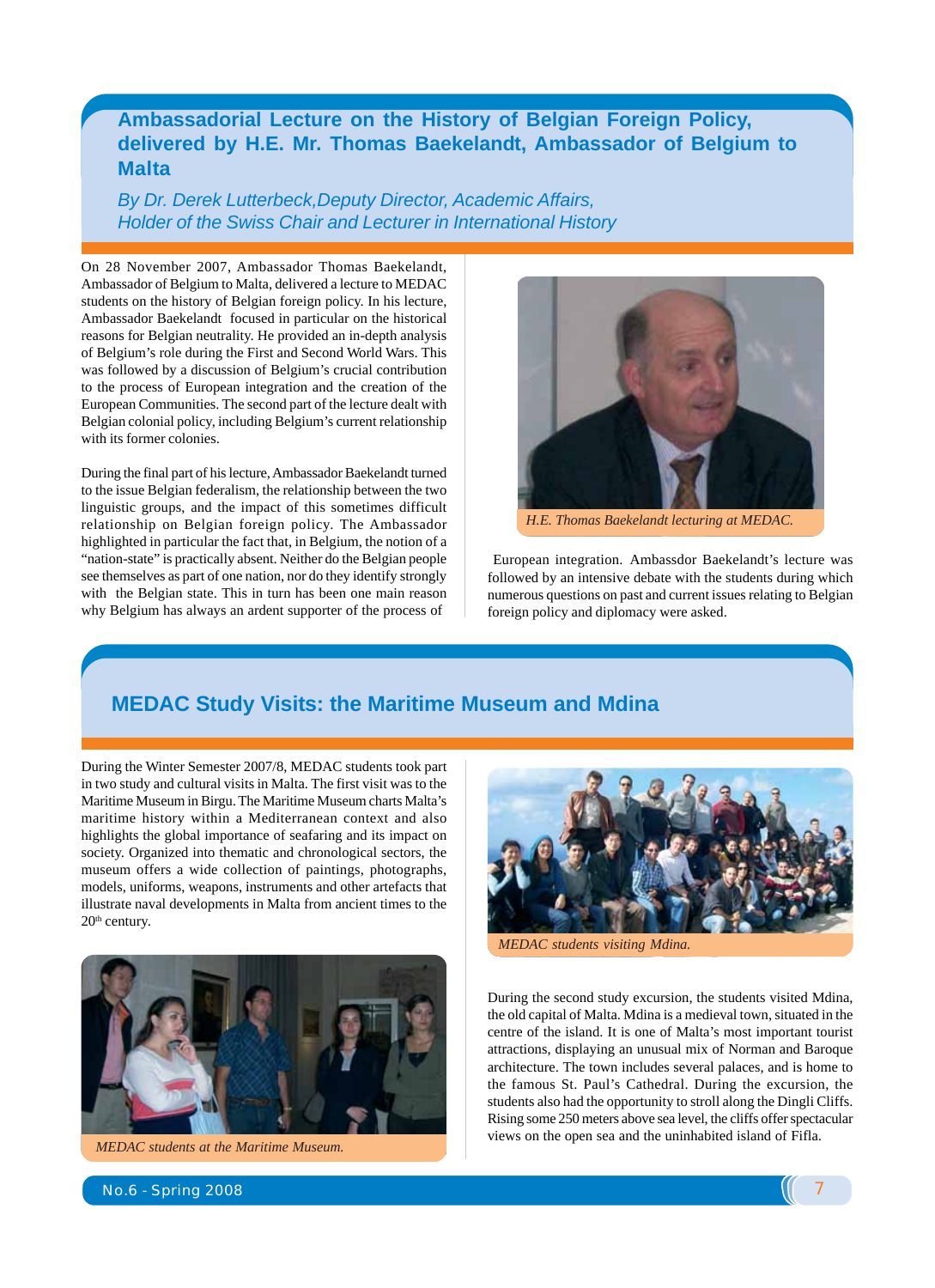# Alumni News



**Ms. Marija Pavicevic**

*M.Dip. Alumni from Montenegro Class 2006 - 2007 Diplomat working at the Ministry of Foreign Affairs, Montenegro*

I have to admit that I was particularly thrilled when I applied for the Master in Diplomacy at MEDAC. Somehow I expected to see and learn something new. Being situated in the middle of the Mediterranean, between the North and the South, the East and the West, I was convinced that Malta had to be a special place, offering something different. All of this proved to be true! In fact, I have to admit that I was even more impressed by Malta, as time passed by.

The education I gained at MEDAC makes it a unique and remarkable experience. It introduces you to new thoughts, ideas and experiences providing you with a superb set of skills. Moreover, it is more precious since I met colleagues from different backgrounds, from all over the world, who later became my great friends. Ana, Ferdaous, Rezan, Anas, Mehdi, Huseyin, Xufeng.... you will be in my mind for the rest of my life. I am so fortunate to have met you. Special greetings for my Maltese friends as well!There are too many of you, so please, forgive me for not mentioning your names. And, of course, a very special thanks to MEDAC's academic and administrative staff!



*MEDAC Class 2006-2007 at the Istituto Diplomatico in Rome.*

MEDAC definitely deepened my understanding of the role of a diplomat in the public arena and taught me to be more rigorous in my approach to public policy issues. I would say that MEDAC and the people I met there changed my view upon the whole world and society in general.



#### **Mr. Mohammed Zaazou**

*M.Dip. Alumni from Egypt Class 1998 - 1999 Diplomat working at the Embassy of the Arab Republic in Egypt*

When I joined the Egyptian Ministry of Foreign Affairs in January 1997 I was aware that since Egypt joined the Barcelona Process in 1995, and later signed the Egypt – EU Association Agreement in June 2001, the task of fostering the Mediterranean dimension in Egypt's foreign policy became a prime priority among the Ministry's various portfolios. That's why when I learnt about the two scholarships offered to the Foreign Ministry by the Mediterranean Academy for Diplomatic Studies (MEDAC) in Malta to obtain a Master Degree in Diplomacy tackling – among its various courses – the network of relations between countries and peoples north and south of the Mediterranean, I was keen to apply for the qualifying tests, and succeeded to join MEDAC in the academic year 1998-1999.

Although the challenges of settling into a totally new environment cannot be ignored, the warm welcome of the Maltese people I have encountered from the Academic Staff upon my arrival made my entire experience unique and educational. My accommodation at the University Residence in Lija was indeed a value added. The University Residence hosting students from all over the world was a venue for studying, interacting with others and making friends. The diverse representation of students joining the course from different regions represented an ideal platform for cross cultural debates and exchanges of ideas. Course participants from Malta,

the Middle East and North Africa,the Balkans and Eastern Europe and from the United States made my academic experience quite intriguing, and hence paved the way for more intellectual and political dialogues during classes and throughout the semesters. The topics discussed within the courses on International Relations, International Law, and Diplomacy, just to name a few, were useful in engaging issues that are still vital today on both sides of the Mediterranean, like illegal migration from the South to Europe, the effects of globalization on culture, and the implications of global terrorism on North-South Mediterranean relations.

Today, more than six years have passed since the tragic events of September  $11<sup>th</sup> 2001$  and the Academy is becoming more relevant than ever as an institution of higher education contributing to better understanding between different cultures and religions, in addition to its role in building ties and bridging the gaps between Europe and the Middle East.

Having acquired its membership in the EU in May 2004, and given its proximity to North Africa and the Middle East, Malta and MEDAC in particular represent an excellent opportunity for those who seek a better understanding of Euro-Mediterranean relations and the interdependent nature that shape the policies between countries on both sides of the Mediterranean.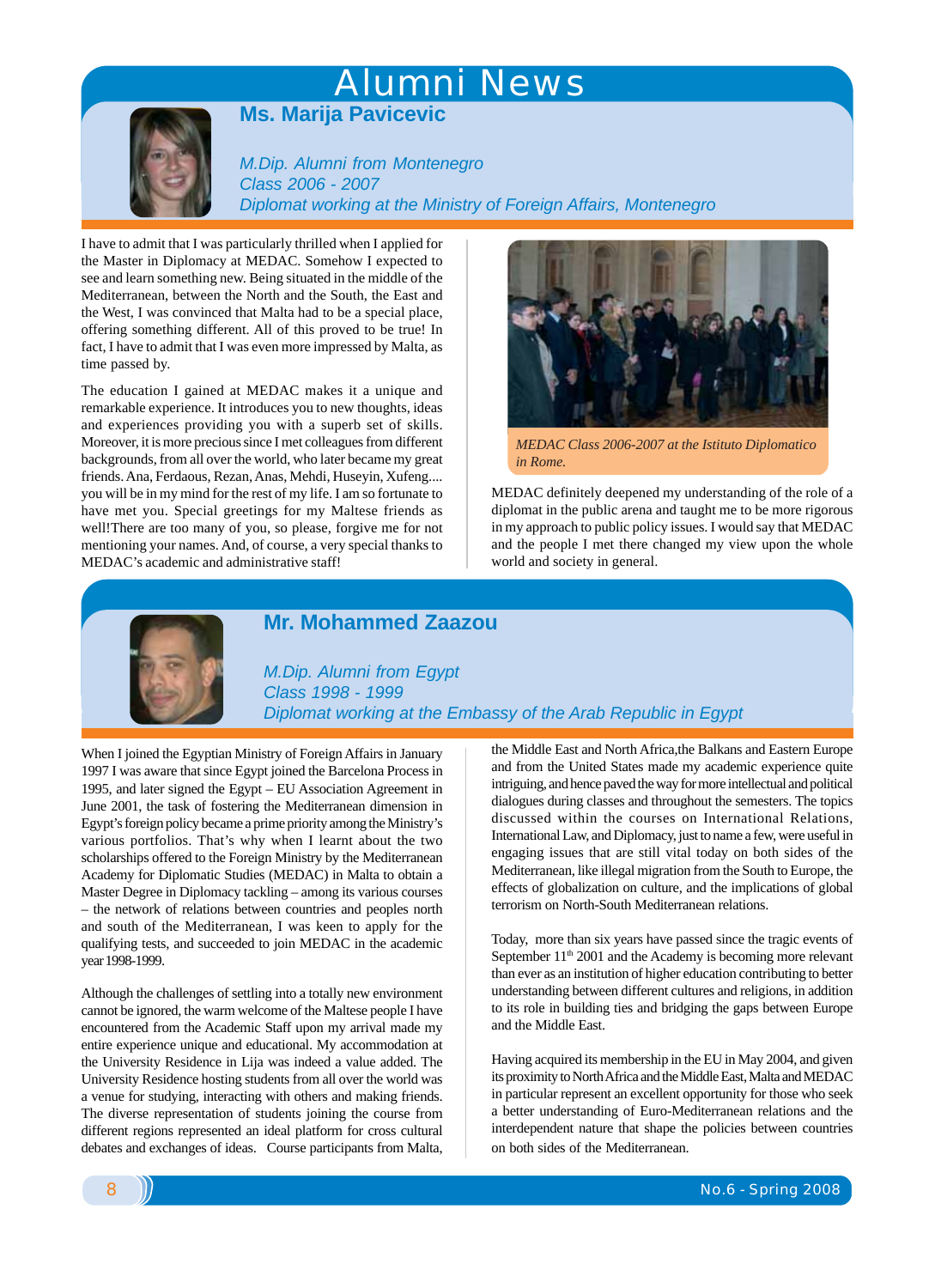

#### **Ms. Dana Kotasova**

*M.A. Alumni from Czech Republic Class 2006 - 2007*

The ten months at the Mediterranean Academy of Diplomatic Studies, will always be regarded as one of the most special and unique stages in my life. When I first arrived in Malta, at the end of September 2006, I was experiencing mixed feelings, together with different expectations. I had a certain idea in my mind of what I might encounter during that academic year at MEDAC and was definitely looking forward to stepping into the unknown future months with eagerness.

Time passes by very quickly, and in fact, the experience at MEDAC has already become history. Now I find myself back in my home country, that of the Czech Republic, although, often thinking back about the time spent in Malta. Most of the memories I store in my mind and heart come from the extremely friendly environment found at the MEDAC premises, which, first and foremost, I regard as a high-quality academic institution providing its students with a very balanced combination of theory and practice. This, in my view, constitutes one of the Academy's biggest strengths and advantages.

As for me personally the opportunity to study alongside a number of career diplomats who have been serving both in the ministerial and diplomatic circles for some time already has given me a totally new insight into the art of contemporary diplomacy. The University of Malta campus and its neighboring areas create a unique environment for leisure student talk and debate thanks to the vast number of coffee and dining places that are offered there. In fact, there friendships were built, as we would gather there for a chat over a cup of coffee and share about our different cultural and religious backgrounds.



*MEDAC Class 2006 - 07 during the visit to the Chinese Cultural Centre in Valletta.*

Finally, due to the fact that we were thoroughly exposed to the core disciplines of the international studies, I was able to develop a much wider comprehension of the complexities and interlinkages among these core subjects as they are played out in reality. Coming from a central European country, one of the issues that were perhaps of the highest benefit for my personal growth in knowledge of international relations was the exposure to and study of the Euro-Mediterranean regional dynamics and its institutional frameworks such as the Euro Med policy. The knowledge and understanding of this particular aspect of the EU policy toward its Mediterranean neighbors that I gained during my MEDAC studies, and in which I would like to keep growing, I hope to be able to use in the future for the benefit of my country's foreign policy formulation.

#### **MEDAC Alumni Association**

Since March 2006, the MEDAC Alumni Association (MAA) has been circulating the E-Bulletin among its members. The main purpose of this bulletin is to inform MEDAC alumni about both past and forthcoming events. Thanks to the various contributions from MEDAC former students, our bulletin has been enriched with two appealing sections namely, 'Those were the days…' and 'Scoops'. In the former section, a number of alumni are approached by our editorial board to write a short paragraph on their experience at MEDAC and how this affected their life. In the latter, MEDAC Alumni send us updates concerning their lives such as weddings, births etc. The academic article, a prerequisite to the E-bulletin, reflects the insight and knowledge of MEDAC students on current events acquired from the academy.

The MAA steering committee encourages MEDAC students and alumni to contribute to the forthcoming editions of the

E-bulletin, as this is a valuable source of information and networking for all MEDAC alumni.

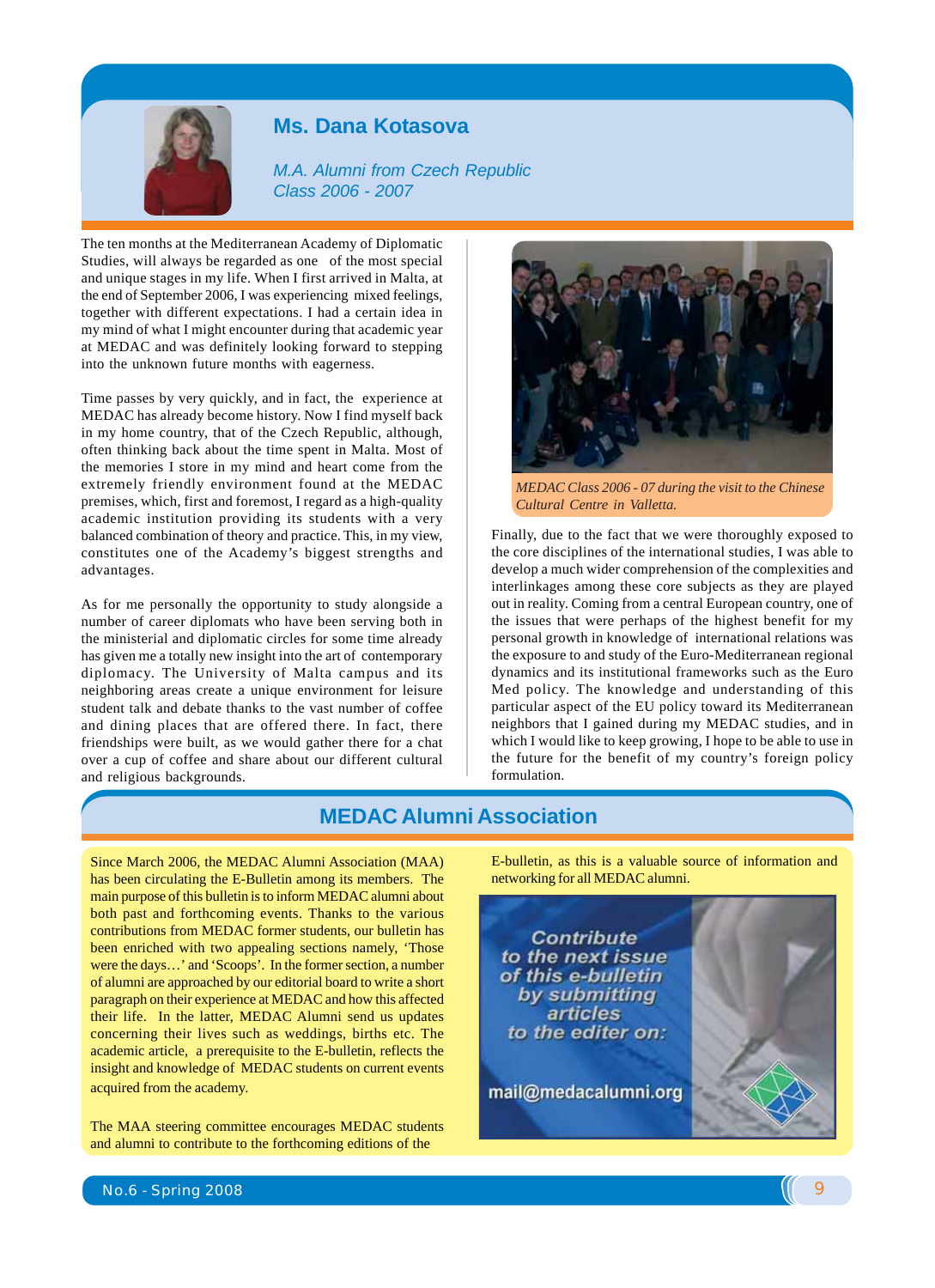#### **The Politics of Persuasion An Autobiography by Guido de Marco**

*An International Statesman Par Excellence*

The Politics of Persuasion, an autobiography by Professor Guido de Marco, President Emeritus of Malta and Chairman of MEDAC, is a treasure of a book in that it provides a direct account of contemporary international relations by an international statesman who has had a front row seat throughout this fascinating journey.

A review of the international dimension of this book highlights the fascinating role that Guido de Marco played as a navigator of cold war and post-cold war international dynamics. This included setting up and directing a foreign affairs ministerial structure that allowed Malta to punch above its weight and succeed. Two main lasting results of this legacy are the fact that as Minister of Foreign Affairs of Malta Professor de Marco secured Malta's right to EU membership and also become a more relevant actor in Euro-Mediterranean affairs as a major contributor to peace and prosperity in the region. This autobiography is unique in that it provides insight into real time experiences that highlight the important role that Guido de Marco played as both an eye-witness of history in the making and an influential decision-maker with a sense of wisdom throughout.

As President of the 45<sup>th</sup> Session of the United Nations General Assembly Guido de Marco was instrumental in ensuring that the Middle East conflict between Israel and Palestine receive the attention it deserves. His reference to implementing a "Presidency with a Purpose" is clearly articulated through the actions taken in seeking to influence positively crisis situations during his watch that included the conflicts between Iraq and Kuwait, and Israel and the Palestinians. It is also evident in his promotion of a second generation United Nations that commenced a process of renewal of this unique body of multilateral diplomacy.

A guiding light in all of Professor de Marco's international travails was his determination to "ensure the observance of the rule of law in international relations and the need to maintain peace". The dictum that best describes his style and actions on the international stage is "S*i vis pacem – para pacem*" (if you want peace, prepare for peace). The fulfilment of this role is further highlighted by the numerous confidence building initiatives that de Marco put forward as Minister of Foreign Affairs of Malta including the Stability Pact (an alliance in partnership between Mediterranean states) and a Council for the Mediterranean. Professor de Marco's indefatigable approach to international relations clearly distinguishes him as an international statesman par excellence. His entire international career can only be defined as a class act of Diplomacy in Action.

More recently as President of Malta state visits were politically engineered for Malta to get the maximum benefit from them.



 Guido de Marco continued to be a champion of Malta's interests in an ever changing international landscape, constantly reading the tea leaves of history and seeking to influence the direction of transitional international relations by promoting peace and stability in Europe and the Mediterranean regions.

What makes this publication an essential reader for all contemporary and future diplomats is the insight that Professor de Marco provides about key skills that need to be adopted in complex international relations situations. Reference to insistence, persistence and consistence as determinants of success are echoed throughout. In fact, these three attributes help to comprehend how and why Professor de Marco has had such a distinguished and successful international career.

Another key to success that this autobiography highlights as an essential characteristic of diplomacy is that of fostering personal contacts. While Professor de Marco himself admits that he always observed protocol even if he was never keen about it, it is ultimately the human factor that makes all the difference in international relations. Professor de Marco excels on this key attribute – he is a people's person – always engaging, always interacting, always acting with a sense of purpose.

This book is a must read to all who want to achieve a better understanding of the world we live in and the important role that Malta has played in shaping regional and international relations since independence.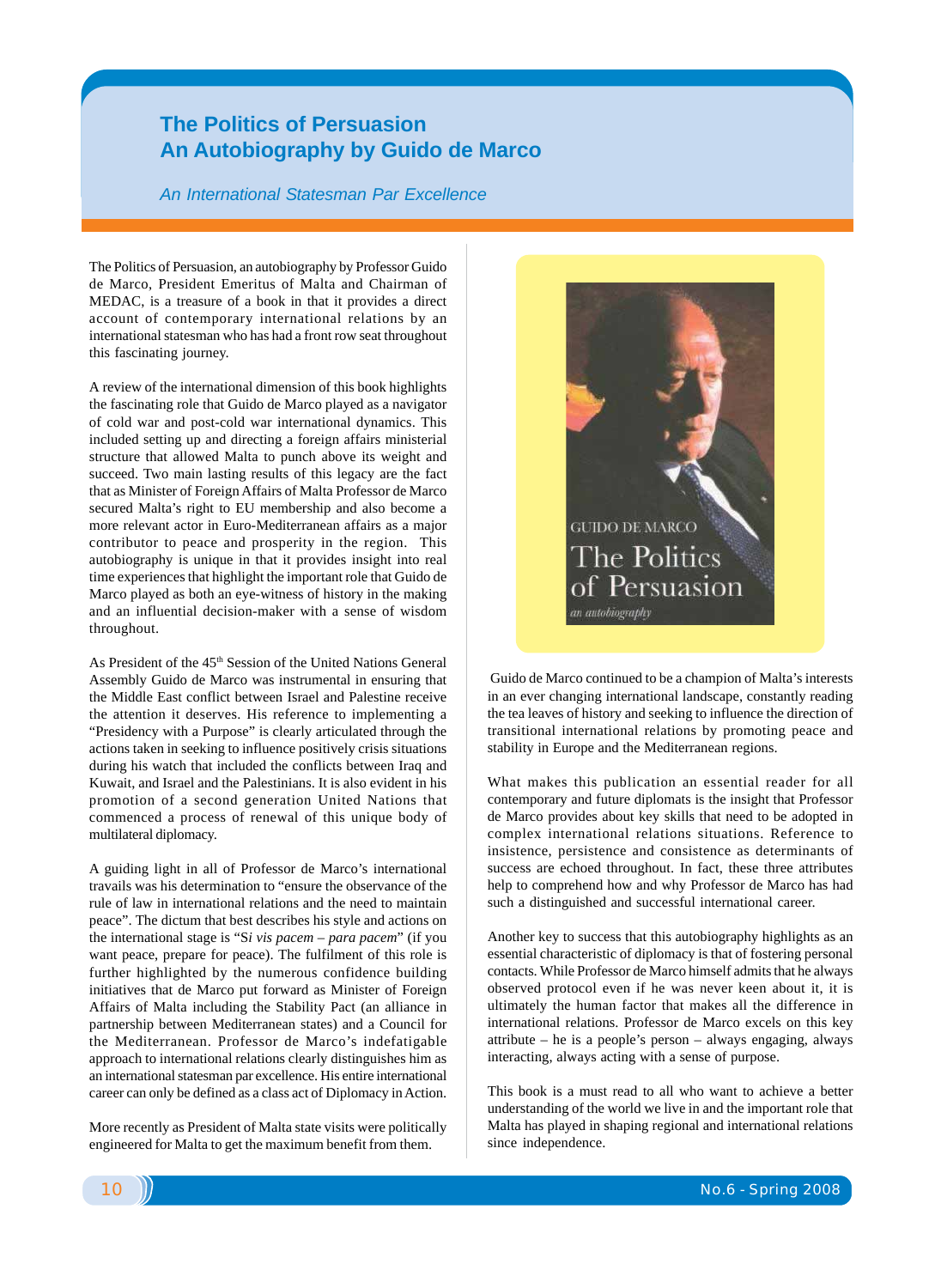## Alumni Ne **Challenges and Opportunities for Stronger Co-Operation between the EU and Southern Neighbours: Wilton Park Conference**

#### *By Prof. Stephen C. Calleya*

Wilton Park, the international policy conference think tank in the United Kingdom, in association with the Mediterranean Academy of Diplomatic Studies (MEDAC) and the Ministry of Foreign Affairs of Malta organized an international conference on the theme of Challenges and Opportunities for Stronger Cooperation Between the EU and Southern Neighbours in Malta in November 2007.

The four day meeting brought together specialists from Europe and the Mediterranean who provided in-depth assessments of the progress registered to date in each of the three chapters of the Barcelona process.



*Hon. Minister of Foreign Affairs of Malta, Dr. Frendo with Wilton Park participants.*

The Hon Minister of Foreign Affairs of Malta, Dr. Michael Frendo, delivered the keynote opening address of the conference focusing on important measures that need to be developed to further strengthen co-operation in the Euro-Med region. Kamal El Mahdaoui, Deputy Head of Mission of the Permanent Mission of Morocco to the EU in Brussels and Andres Bassols, Deputy Head of the Euro-Med Partnership Unit in DG RELEX in Brussels, provided an overview of how the Five Year Work programme that was agreed upon by Euro-Mediterranean member states in November 2005 is currently being implemented.

Professor Bechir Chourou from Tunisia delivered a presentation that focused on how best to promote political reform in the Maghreb. This session focused on the role that indigenous sectors of society and extra regional actors can play in such a context. The Hon. Dr Tonio Borg, Deputy Prime Minister and Minister of Justice and Home Affairs of Malta, Dr. Ali Errishi, Secretary for Expatriate and Refugee Affairs of Libya, and Ambassador Dr. Guido Lenzi, Diplomatic Advisor to the Ministry of Interior of Italy were keynote speakers on a panel that discussed how best to address the challenge of migration flows across the Euro-Mediterranean area.

A series of workshops were also held during the Wilton Park

conference held in Malta. Key themes that were examined by participants over two days included the following questions: how the media can contribute to improved Euro-Med relations, the Work Programme of Parliamentary Assembly of the Mediterranean Secretariat, and Prospects for a Euro-Med Free Trade Area by 2010. Workshop sessions were also held on how to ensure that education provides young people with the skills to enter the market place, how the private sector and other actors can contribute to political reform and respect for the rule of law, and what policy prescriptions would best ensure that a balance between economic, environmental, and social goals be achieved.

Professor Guido de Marco, President Emeritus of Malta, delivered an address that focused on prospects for a Council of the Mediterranean. Trevor Witton, Regional Advisor of the Middle East and North Africa of BP, provided an assessment of how energy security and co-operation in the Euro-Mediterranean region can best be promoted.

The role of the Parliamentary Assembly of the Mediterranean in the region was discussed by Rudy Salles, Vice President of the National Assembly of France. Ambassador Fathy El-Shazly, National Project Director of the UN Mine Project in Egypt delivered an assessment of what impact the European Neighbourhood Policy is having on the Euro-Mediterranean Partnership.

Ambassador Mohamed Osama ELMagdoub, Deputy Assistant Minister for Regional Economic Relations of Egypt and Dr. George Vella, External Relations spokesman of the Malta Labour Party delivered presentations of the prospects to achieve further progress in the Euro-Mediterranean Partnership.

The Wilton Park/MEDAC conference in collaboration with the Ministry of Foreign Affairs of Malta once again proved to be a unique mechanism to facilitate the informal exchange and open dialogue between actual practitioners directly involved in different sectors of Euro-Mediterranean relations. The networking effect has already turned out to be a much appreciated feature of the meeting.



*Prof. Stephen Calleya, Hon. Dr. Tonio Borg, Dr. Hopkinson, Dr. Errishi, Dr. Lenzi and Amb.Varouxakis.*